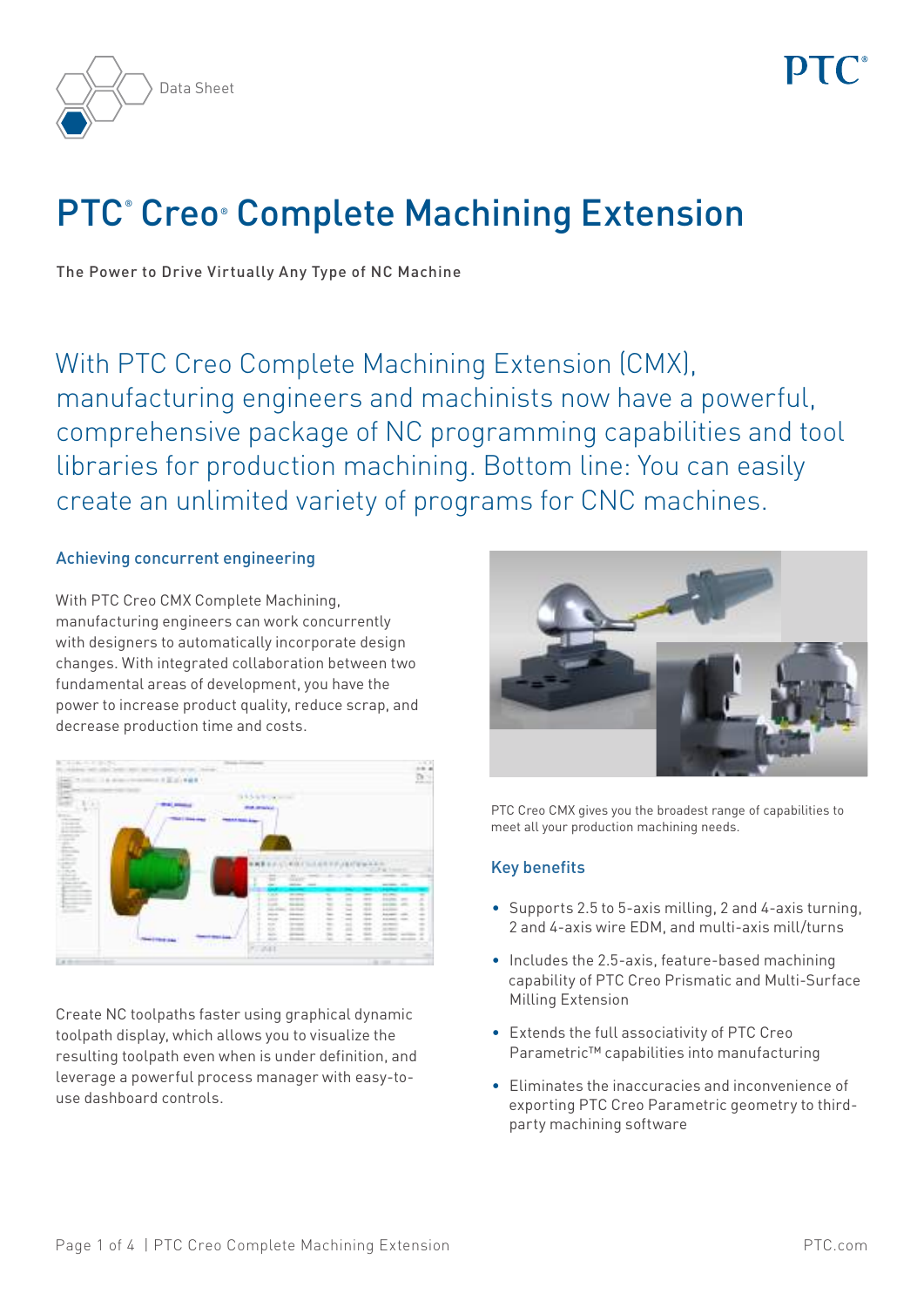

- Features a best-of-breed production machining programming system for families of parts having many variations of the same basic design
- Reduces or eliminates physical part program prove-outs by simulating the process of material removal on NC machines
- • Enables efficient development and refinement of the most demanding geometry and free-form surfaces
- Includes GPOST for creating and updating postprocessors for any type of CNC machine
- Improves manufacturing set-up and quality control processes with in-process probing support
- • Provides robust data management of manufacturing models and deliverables with PTC Windchill® PDMLink® and PTC Windchill MPMLink® (optionally available)

# Capabilities and specifications

- • Graphic toolpath generation for production machining applications
- Data import that supports IGES, STEP, VDA, and DXF
- Works with PTC Creo CAD data and imported data from other CAD systems
- Tooling library with feed, speed, and cutting conditions based on material
- Tool gauge checking with all tool shapes: end mill, ball mill, bull nose, and tapered
- Ramping, plunging, or helical tool entry and exit
- Automatic shop floor documentation: tool setup, part setup, and process documentation
- • Drag-and-drop reordering of toolpaths
- Supports family tables for manufacturing models
- • Family parts machining: Program once and propagate to all instances
- • Toolpath editing and manipulation
- Support for subroutines
- • Cutter radius and tool length compensation
- • Multiple fixture offset control
- Holder degouging for roughing and finishing toolpaths
- • Dynamic toolpath preview to visualize the NC step while capturing parameters values

# 2-Axis milling

- Feature-based milling: face, slab, pocket, through pocket, step, profile, channel, slot, through slot, boss top, flange, o-ring, rib top, chamfer, round, undercut, entry hole, hole pattern
- • Free-hand machining
- • 4-axis and 5-axis indexing and tool positioning
- • Tombstone machining
- • Capture machining processes and strategy
- Thread milling
- • Automated hole-making

# 3-Axis milling

- A modernized Volume Milling sequence with a new UI and streamlined workflow
- Roughing: Z-level, plunge milling
- Reroughing: by previous tool, corner picking, flat surfaces
- • Finishing: Z-level, parallel planes, isolines, cut lines, and projected
- Rest milling, single or multi-pass thread milling pencil tracing, and engraving
- • Automatic corner machining
- Rest finishing sequence for improved cornering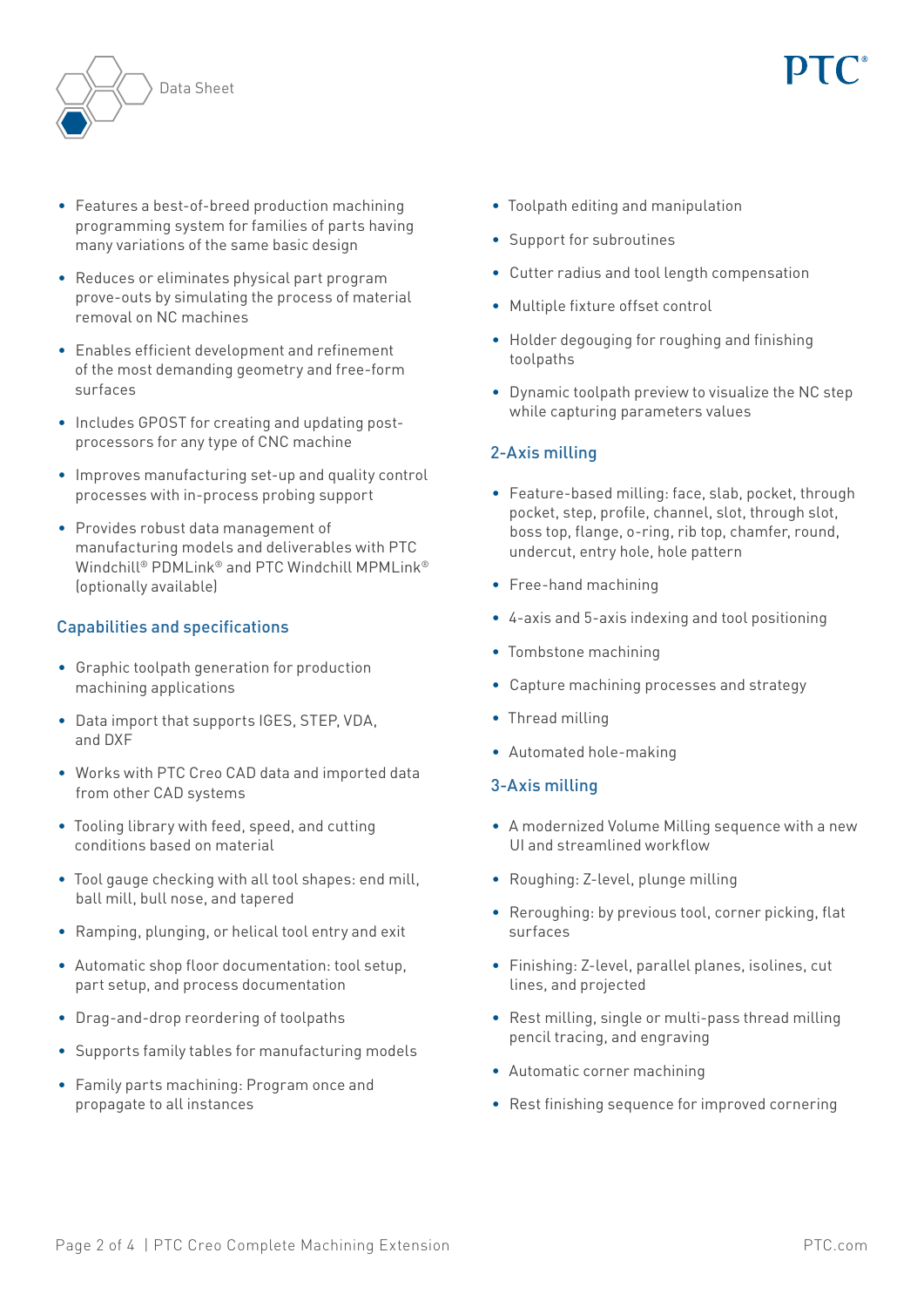



## Wire EDM

- • 2-axis contouring with advanced conics
- Non-planar 4-axis YXUV and XYQR with manual and auto-synchronization
- No core cut pocketing
- Support for multiple rough and skim cuts
- Support for glue stop and technology changes in cut

## **Turning**

- • ID, OD, and face area turning
- • ID, OD, and face grooving
- • Automatic update of in-process workpiece
- Dual turret 4-axis synchronization
- Standard and custom threading
- Support for solid tools, multi-tasking, and tool flashing
- Live tooling, mill/turn "C" and "Y" axis support

#### Integrated NC simulation

- • Solid toolpath simulation
- Multi-window display
- • Automatic error detection
- Machine kinematics simulation and collision detection

#### Multi-axis milling

- A modernized 3,4, and 5 axis trajectory milling
- • Multi-surface, 5-axis machining: conventional, isolines and cutlines
- • 5-axis helical cutline machining for high-speed cutting
- • 5-axis swarf milling
- • 5-axis hole-making
- • Support for lead and tilt angles
- Advanced tool axis control with a new functionality to define the axis on-the-fly using 3D draggers
- Tool axis containment with pivot curve and pivot axis

# High-speed machining

- Specialized roughing and reroughing strategies
- Slope-based finishing
- • Helical spline approaches and exits
- High-speed, friendly connections
- • Smooth, arc-like transitions for facing and finishing sequences

### Multi-task machining

- • Expanded capabilities to support up to 4 heads and 2 Spindles (main and sub-spindle)
- • Multi-task machining synchronization with the capability to synchronize at-start or synchronize at a point on the toolpath
- • Gantt chart and play-path available while defining a synchronization

#### NC post-processing

- • Graphic NC post-processor generator
- Interactive, online, context-sensitive help
- • Extensive library of machine tools and CNC controls
- • Direct NURBS output